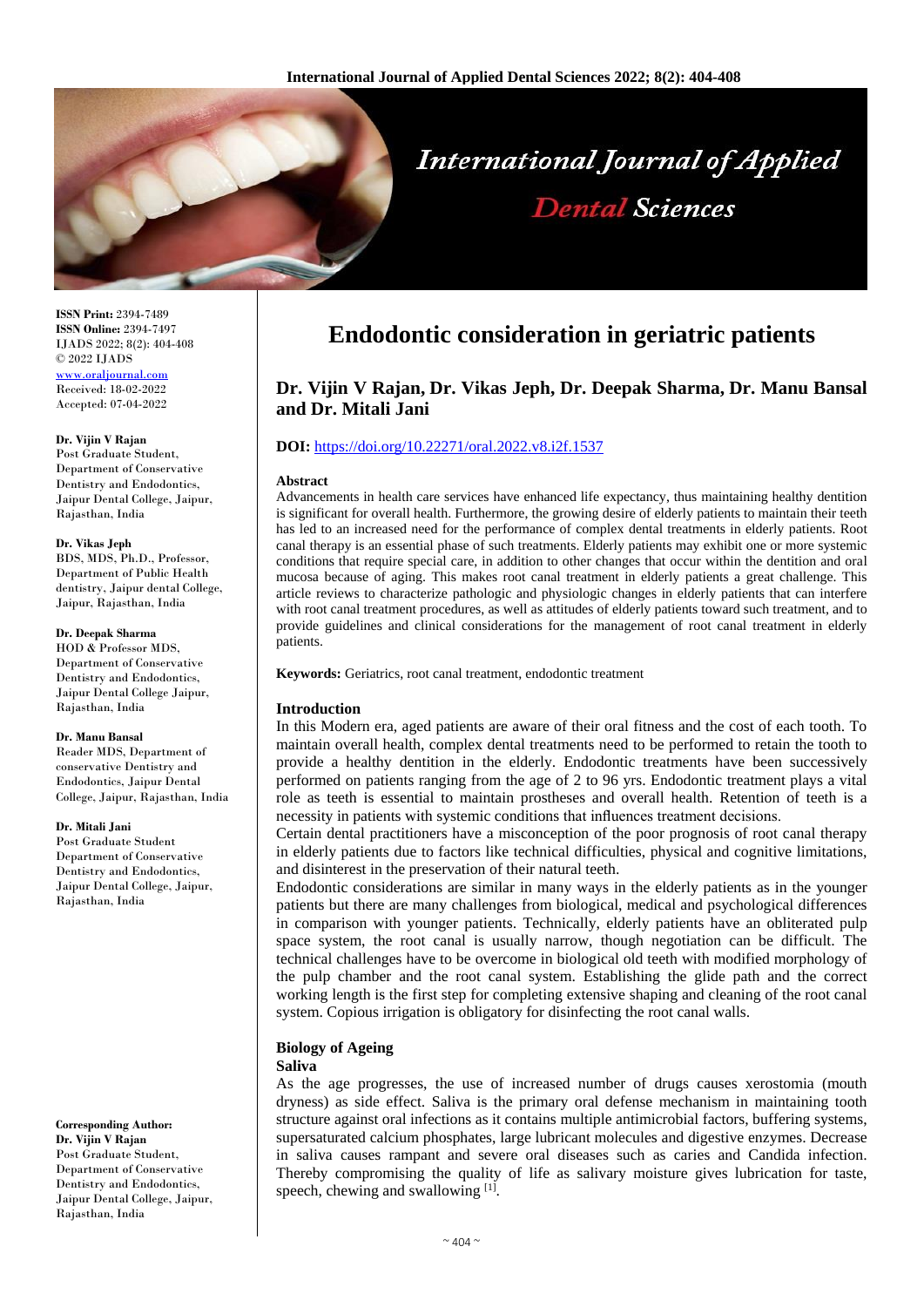## **Effect of Drugs**

Generally prescribed medications for the elderly can root enlargement of gingival tissues (e.g. phenytoin sodium and calcium channel blockers) or induce lichenoid reaction (e.g. hydrochlorothiazide and ACE inhibitors or angiotensin II receptor antagonists). Clinical conditions, such as hypertension, anticoagulation therapy and hypoglycemia, can trigger emergency crises during dental treatment. If diabetes uncontrolled it often leads to cardiovascular diseases and are more susceptible to infections. Antibiotic prophylaxis may be essential for dental procedures in old age to prevent infection of replaced joints and cardiac prosthetic valves. Consultations with other health professions are often required to optimize patient care while dental health care workers provide their professional judgment regarding these special conditions<sup>[2]</sup>.

### **Enamel**

As the age progresses the enamel undergoes both chemical and morphological changes. The enamel becomes less hydrated and fluoride content increases especially with the uses of fluoridated tooth paste, mouth rinses and fluoridated water. Enamel will have deteriorating effect because of the chewing cycles and brushing with the abrasive dentifrices so the thickness of the enamel changes overtime, especially on the facial, proximal contacts, and incisal and occlusal surfaces. The tissue interaction with acidic solutions changes overtime due to the decreased enamel thickness [3].

#### **Dentin**

Age changes in dentin are clinically important. Continued growth referred as physiological secondary dentin formation and gradual obliteration of dentinal tubules referred as dentin sclerosis are age related changes that takes place in dentin. These processes occur simultaneously but are independent of each other. Odontoblasts in old teeth are scarcer and shorter than in young teeth. But number of dentinal tubules is reduced, and their course is somewhat more irregular due to crowding of the odontoblasts. Predentin width increases with age. Formations of secondary dentin reduce the pulp chamber. Secondary dentin formation apparently starts in apical region and proceeds coronally in impacted tooth. Obturation of tubules by gradual growth of peritubular dentin is typical agerelated change that leads to a reduction in sensitivity of the tissue. Even adhesive properties of aged are different from that of young. To prevent ingress of toxic agents, reduction in dentin permeability is also important.

#### **Pulp**

Dental pulp of aged have more fibers and fewer cells than younger teeth. It is hard to envision how many of these changes are age dependent per se and which are produced by function of teeth or pathological process. The reparative capacities of the pulp of the older individuals will not be similar to the young teeth. Blood supply decreases, Cross linking between collagen fibers in pulp decreases and calcium content increases with age. Reduced sensitivity in teeth of older pulp may be related with decrease in pulpal calcitonin gene related peptide and substance P like immunoreactivity. Changes noted in nerve mark the hemoregulation of pulp and thus affect healing capacity of pulp in old individuals. Presence of pulp stone is attributed to pathological changes.

The pulp is home to the nerves and blood vessels that supply the tooth. Calcified structures found in the pulp are called pulp stones. Pulp stones are one of the most entropic entities in the dental world. Nearly every characteristic that leads us

to describe them ends up in a range of possibilities. To begin with, pulp stones can either be found in the crown portion of the tooth or the root. They can be as small as 0.05 mm in diameter to as large as 4 mm. They can be found in milk teeth or permanent teeth. They might be found only in a single tooth or can be found in an entire dentition. One might encounter only 1 pulp stone or over 10 in number in a single tooth. In addition to these features, there are multiple theories that have tried to explain the formation of these blends of calcium and phosphorous. It is essential to know that pulp stones are of two primary types depending on their core contents. When a person ages, the pulp gradually diminishes in size. The most commonly accepted school of thought says that during this process, the secondary layer of dentin contributes chiefly to the formation of pulp stones. These forms of pulp stones are called true stones, where they are lined by the cells of dentin. If the cells of the pulp itself degenerate, they often get mineralized (impregnated with minerals) in the process leading to another type of pulp stones. These are called false pulp stones. These pulp stones may or may not be adhered to the walls of the dentin.

### **Cementum**

Cementum gets resorbed both in resorption defects and generally over the root, especially apical half to compensate for tooth wear during function. The rate of resorption and number of resorption areas upsurges with age. Gingival recession exposes the cervical cementum to the oral atmosphere thereby losing the exposed cementum due to environmental factors.

Cementum is deposited gradually over a lifetime. The increased thickness of cementum results in widening of the major apical foramen and increasing the distance between the foramen and the radiographic apex.<sup>4</sup>

# **Age associated changes in oral mucosa**

Ageing is related to progressive, irreversible deterioration of functional capacities of diverse tissues and organs and these modifications lead to an elevated probability of death of the organism as whole. It is clearly demonstrated in skin and comparable modifications may be predicted in oral mucosa and periodontium.<sup>5</sup>

Oral mucosa becomes progressively thin, smooth and dry with age with lack of elasticity and stippling. Tongue indicates marked clinical changes and turns smoother with loss of filiform papillae. Mucosa becomes vulnerable to minor injury. There is tendency of growing sublingual varices with advancing age and increasing susceptibility to diverse pathologic conditions such as candidial infections and reduced rate of wound healing have been reported.

#### **Age associated changes in alveolar and basal bone**

Some considers senile atrophy of alveolar bone known as continuous eruption are as normal ageing factors. Atrophy of bony margins must be taken into consideration as a slowly progressing, but superficially located pathological process.

Most apparent change with tooth loss is transformation and resorption of alveolar process. Remodeling results in reduction in height and loss on buccal side in upper jaw and on lingual side in lower jaw. Reduction in size of alveolar ridge is less with edentulous non-denture individuals than with denture wearers. And rate of resorption is influenced by nutritional deficiencies and avitaminosis. Resistance to periodontal disease is of high importance.

Multiple cysts in maxilla as well as in mandible are important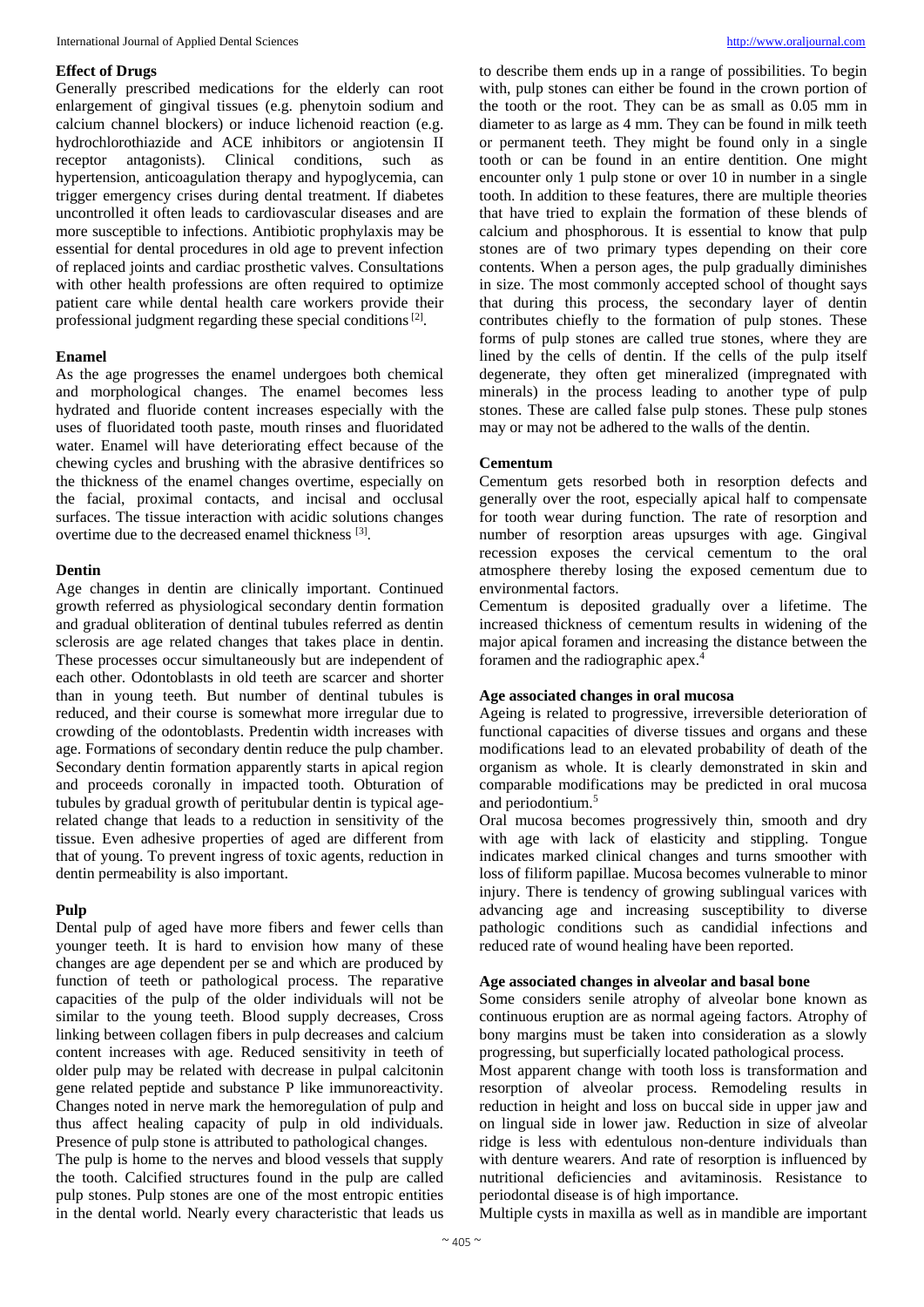in elderly persons due to danger of spontaneous fracture. Radiographic examination is significant in positive diagnosis of complain of discomfort or pain.

### **Age associated changes in temporomandibular joint**

The healthy elderly shows some structural differences in the temporomandibular joint compared to the young adult, but it could be more on adaptation to functional stress than a result of aging. Internal derangements of the disc occur more often in old people, but the associated tissue damage could represent the onset of osteoarthrosis. Though signs and symptoms referable to the TMJ are similar in all age groups, currently the only factor clearly related to old age is restricted jaw opening.

#### **Salivary gland diseases**

The marked decrease in saliva production causes surface changes of oral mucosa. These pathological changes are basically due to extreme dryness. This inevitably decreases oral hygiene, increases caries activity and progresses towards periodontitis. Denture wearing becomes almost unbearable due to pain and burning sensation.

#### **Malignancy**

There is sharp increase in incidence with age. In general, elevated age carries with it a poorer prognosis, as does the position further back in the mouth the lesion is situated the poorer is prognosis. Primary neoplasms occur on lip, tongue or floor of mouth. Other parts of mouth and oral nasopharynx are also vulnerable. Lack of pain is very important point in differential diagnosis between the early phase of cancer and inflammatory lesion of oral cavity. Oral carcinomas occur much less frequently in individuals who have regular dental care. Many of the metabolic changes due to nutritional upset or systemic disease are known to be more common in elderly which have been suspected as creating an environment in which epithelial transformation may take place with subsequent malignant changes in it.

## **Clinical Considerations [6]**

# **Attitudes of elderly patients towards root canal treatment.**

Teeth retained through nonsurgical root canal treatment are highly valued by elderly patients. The primacies of elderly patients differ from those of younger patients. This difference may influence the treatment plan, as the objective of treatment in elderly patients is more closely guided by short-term goals and asymptomatic function than by esthetics and longtime stability. Elderly patients have positive attitudes towards nonsurgical root canal treatment but may refuse dental implants due to fear or cost.

#### **Clinical considerations for elderly patients There are various benefits by Preserving the teeth of the elderly patients**

- Maintenance of an intact dental arch
- Increased retention of removable dentures
- Provision of abutments for fixed prostheses
- Preservation of occlusion, and
- Preservation of alveolar bone in cases treated by overdentures.

Requires Accurate knowledge, good technical skill, and experience in empathetic patient management is required for dental care in elderly patients. Root canal treatment in elderly patients is considered a great task due to technical difficulties

from a calcified and limited pulp chamber. The strategic importance of the tooth is crucial in determining whether to save the tooth by root canal treatment or perform extraction; however, root canal treatment is contraindicated in certain medical conditions like patients requiring radiotherapy to the head and neck region, and poor compliance (for example, in patients with Parkinson's disease, tremors, or dementia).

# **Diagnosis [7]**

# **Diagnostic procedure**

- Chief complaint: Patient's dental knowledge and ability to communicate
- Medical history (systemic condition and drugs)
- Dental history
- Subjective tests (absence of significant signs and symptoms are common)
- Objective tests: Pulp vitality testing
	- a) EPT, Routine pulp testing done, cold testing is said to be more reliable
	- b) Periapical testing

Pulps with a high degree of pulpal calcifications may give false negative responses to pulp testing procedures including heat, cold and electric pulp testing.

Radiographic Findings: Parallel and bitewing **CBCT** 

#### **Treatment planning [8]**

Both uncertainty and complexity is inherent in the treatment planning of the elderly making treatment decisions difficult. Prior to any clinical treatment planning, the following determinants to be considered

- Patient desires and expectations.
- Type and severity of patients' dental problems after evaluating the four domains of need such as function, symptoms, pathology, and esthetics.
- Impact on patient's quality of life in terms of ability to eat, comfort level, and esthetics that could affect selfimage.
- Probability of positive treatment outcome.
- Availability of reasonable and less extensive alternatives.
- Ability to tolerate treatment stress.
- Patient's capability to maintain oral health, whether he or she is well motivated and can carry out independently or require assistance.
- Patient's financial resources.
- Life span.
- Family support physical, psychological or financial.

# **Staged treatment plan**

**Stage I:** Emergency care

**Stage II:** Maintenance and monitoring- includes management of chronic infection, root canal therapy, root planing and curettage, restorations of carious lesions, work related to dentures, patient education to improve oral health. A further period of evaluation is required before proceeds further.

**Stage III:** Rehabilitation phase - includes implants, surgical endodontics, surgical periodontics, esthetic rehabilitation, reconstruction of occlusal plane and restoration of vertical dimension.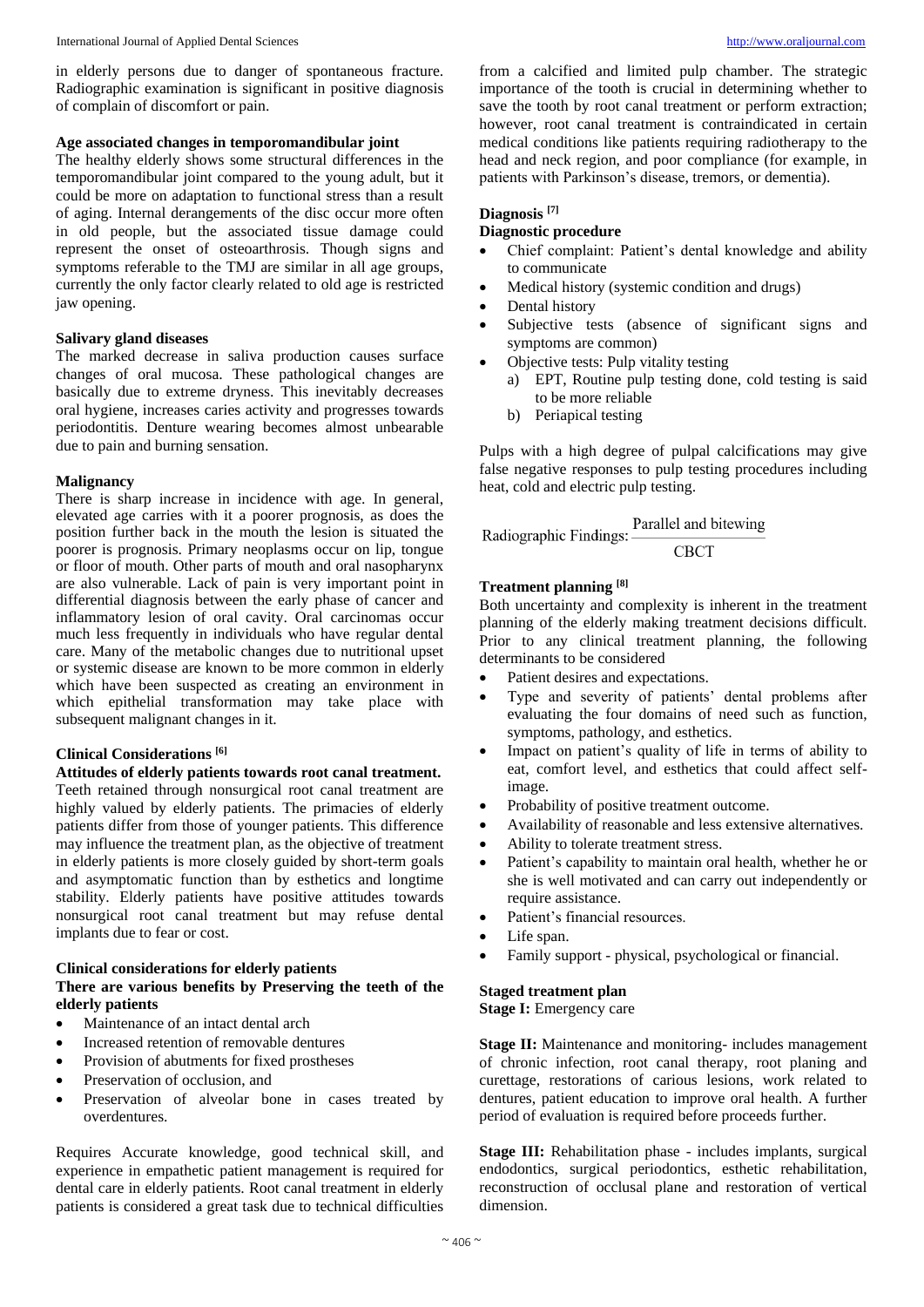# **Endodontic Considerations [9, 10, 11, 12] During anesthesia**

In older patients, anatomic landmarks that are used as guides for needle placement during block and infiltration injections are usually more evident. While selecting anesthesia, the effects of epinephrine must be considered for routine endodontic procedures. It should be deposited very slowly (and skeletal muscle avoided) if epinephrine is the vasoconstrictor. The reduced width of the periodontal ligament makes needle placement for supplementary intraligamentary injections more difficult. The majority of patients receiving an intraosseous injection of 2% lidocaine with 1:100,000 epinephrine (correct ratio) solution experience a transient increase in heart rate. This would not be clinically significant in most healthy patients, but in the older patient whose medical condition, drug therapies, or epinephrine sensitivity suggests caution. 3% mepivacaine is a good alternative for intraosseous injections. The reduced volume of the pulp chamber makes intrapulpal anesthesia difficult.

### **Isolation**

- Isolation should be carried out for single tooth preferably
- Multiple tooth isolation should be carried out only if adjacent teeth can be clamped and saliva ejector placement tolerated (Saliva ejector is usually not preferred because of decreased salivary outflow and gag reflex)

### **Access**

- Identification of canal orifices and access to root canals can be challenging therefore, use of magnification (microscopes) is an advantage
- Use of DG 16, micro-openers and microdebriders to locate canal orifices. Piezo electric ultrasonic endodontic tips are excellent for removing the secondary dentin that often covers the canal orifices
- Another aid in the treatment of geriatric patients is the use of transillumination. The technique is quite simple. Turn off all the lights in the treatment room and turn off the light on the dental unit. Proceed to shine the fiber optic light through the tooth at the CEJ level. The tooth will appear like a 'Jack O' Lantern'. Calcified canals will appear as dark dots, not as wide canals. Transillumination is also a good way to diagnose cracked and fractured teeth
- Negotiation with No. 8/No.10 K-file with chelating agents
- Use of dye to differentiate orifice surrounding dentin
- Avoid use of broaches
- Modification to enhance access-Coronal tooth structure might have to be sacrificed for access (at times even complete removal of crown) and widening of axial walls for visibility
- Perforations are more likely to occur as the pulp chamber is calcified and disk- like. Immediate sealing with an appropriate root repair material improves the prognosis significantly.

### **Measuring working length**

Electronic apex locator is helpful to define work length, especially when problems arise when defining the work length. The work length should be 1mm less than the work length that is recorded so the apical stop can be placed at the apical constriction.

### **Preparation**

- 
- Calcification of older canals is much more concentric and linear and this allows easier penetration once canals are found
- Flaring of canal is advised early in the procedure to provide reservoir for irrigation solution and to reduce binding of instruments
- NiTi rotary instrumentation provides a more efficient and reliable shaping of the calcified and curved root canals and the clinician can bypass the tedious work of hand instrumentation benefit from the super elasticity of the NiTi metal
- Longer canals seen because of increased cementum deposition
- Use of instruments with no rake angle and crown down technique preferred
- The root canals associated with the elderly can be sufficiently cleaned and shaped if one can take the preparation to a fully tapered 0.04 taper
- Difficulty of locating apical constriction:
- $\bullet$  0.5 to 2.5 mm from radiographic apex
- Clinicians tactile sense reduced
- Reduced periapical sensitivity in older patients
- Use of electronic apex locator limited in heavily restored teeth
- Penetration into calcified canal is difficult.

# **Obturation [13]**

There is no approach of choice for root canal filling although lateral cold and vertical warm obturation with gutta-percha is often performed and documented.

### **Success and failure of endodontic treatment**

Recovery after root canal treatment is the determining factor for the success of endodontic treatment. Ingle stated, the success in geriatric patients is better compared to other age groups as one third area of root canal is fully obstructed by secondary cementum and root canal ramification is much reduced*.*

# **Endodontic Surgery**

Generally, considerations and indications for endodontic surgery are not affected by age. Medical considerations may require consultation but do not contraindicate surgical treatment when extraction is the alternative. Many older patients receive low-dose aspirin therapy to prevent blood clot formation and may subject to embolic formation if the treatment is interrupted. Aspirin therapy should be continued throughout dental procedures, even during extraction or surgery.

# **Conclusion [14]**

Geriatric endodontic gains more significant role in complete dental care because of the "aging society". Dental services including root canal procedures, for the elderly population of the future are anticipated to be of two general types (i) services for the relatively healthy elderly who are functionally independent and (ii) services for elderly patients with complex conditions and problems who are functionally dependent. The second group will require care from practitioners who have specialized and advanced training in geriatric dentistry. This age group being targeted in dental education programs and advanced training through improved curriculum, research and publication on aging.